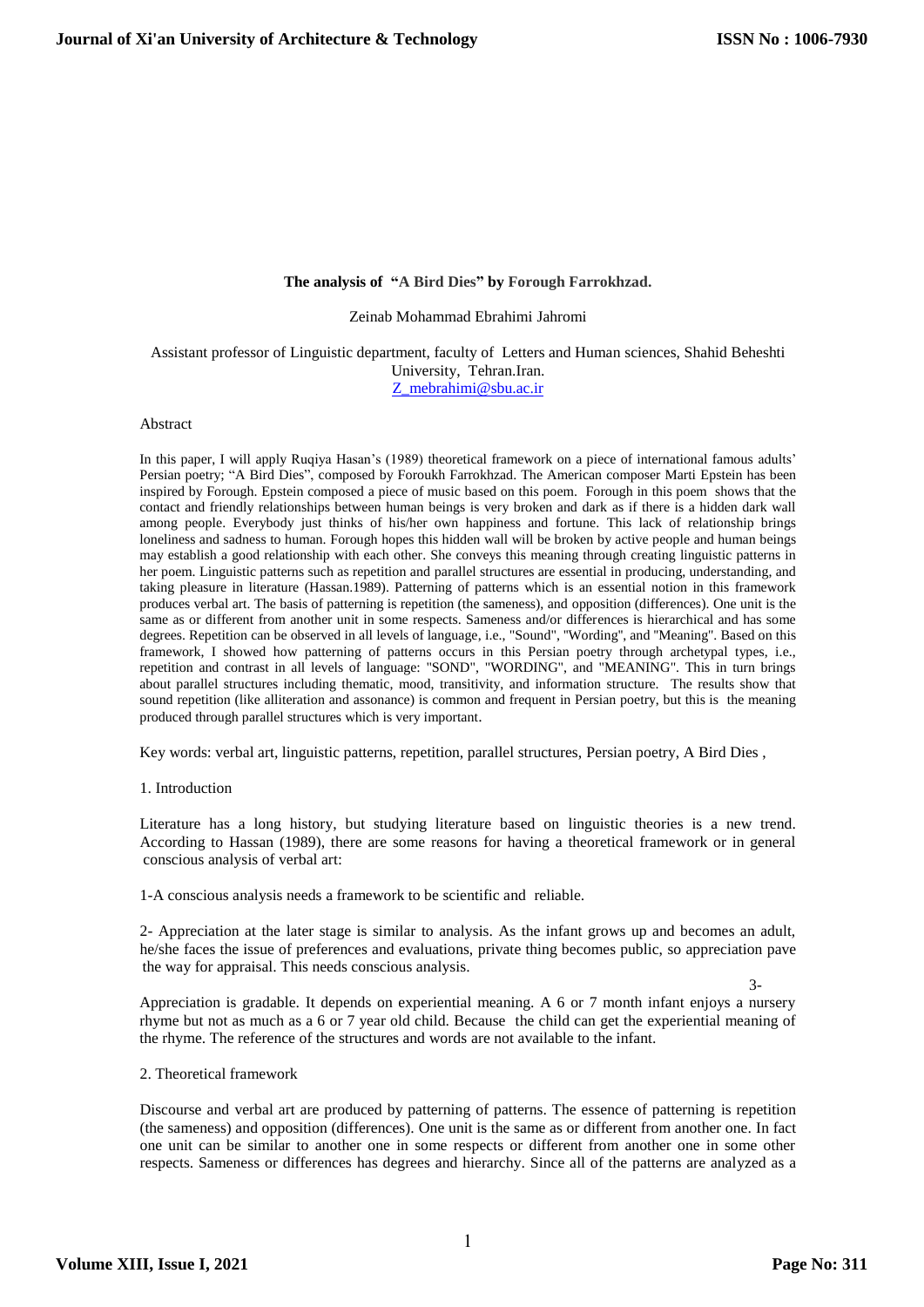kind of repetition, it seems that we should take repetition as "archetype". If there will be any differences in the similarities, contrast is created. So archetype is of two kinds(Hasan,1989:2-5):

 $\longrightarrow$  Repetition Archetype Contrast Diagram1: types of archetype

# 2.1.Repetition

Repetition is of different types: repetition of sound, repetition of words, repetition of meaning, and repetition of structure(ibid:5-28):



## 2.1.1. Sound Repetition

Lullabies and nursery rhymes are probably the first lessons children get in understanding and taking pleasure in verbal aesthetics. Sound patterns are the most important patterns that children are exposed to from the beginning. Sound repetitions are very common and frequent in lullabies and nursery rhymes. These sound patterns can be divided into different types: alliteration, assonance, and rhyme. "Alliteration is the repetition of the same sound in the same phonologically defined position" (Hassan,1989:6). Usually alliteration refers to recurrent initial sound of syllables whether next to each other or not. For example the repetition of "s" in the first line, of "p" in the first, second, and forth line of the following example(ibid):

Sing a song of six pence. A pocket full of rye; Four and twenty blackbirds, Baked in a pie.

Assonance refers to recurring of the same vowel or consonant in the same location. Rhyme can be considered as one type of assonance. For example the final vowel of /rai/ and /pai/ in the above example.

#### 2.1.2. Word repetition

Repetition of words<sup>1</sup> is another kind of repetition. Word repetition is divided into two groups. A word may be repeated completely or partially.

## 2.1.3. Meaning repetition

Another variety of repetition is meaning repetition which is usually accompanied by repetition of words or sounds.

### 2.2. Parallel structure

Parallel structure is another kind of repetition. Parallel structure is sensitive to text too. The above rhyme chronologically narrates the events. Those events which happened one after the other, are expressed coordinatively. The only cooccuring happenings are expressed in the subordinate clause.

Parallel structure is based on grammar. Grammar and lexis constitute wording. "Repetition is complete identity of lexis and grammar" (Hasan,1989:9). Two units of wording are considered to be parallel if their structure is identical in all respects. Parallel structure is not a matter of polarism but continuum;

1

 $1$  Mohammad Ebrahimi Jahromi (1998) review word repetition in Persian in her thesis.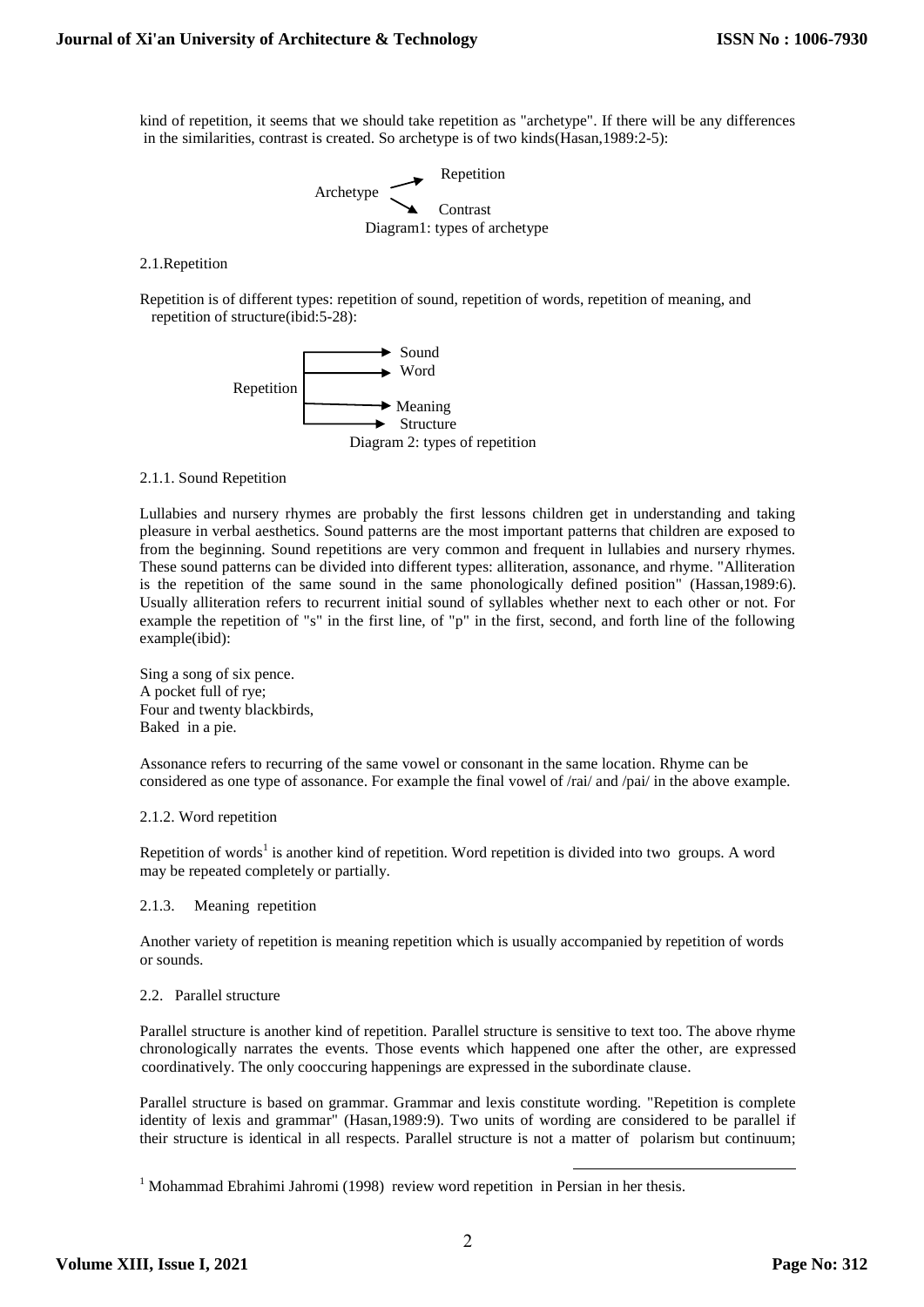i.e., some structures are more parallel than others. Repetition is located on one side of this continuum, and on the other side there is parallel structure:

Repetition Parallel structure

Patterns are formed out of other patterns,i.e., we have patterning of patterns. Usually in every genre a special kind of pattern is repeated. For example in interviews we have repetition of interrogative and declarative structures. In recipes we have repetition of imperatives (ibid:12-15). Parallel structure has different dimensions.



Diagram4: Parallel structure

Tom ,Tom, the piper's son, Stole a pig and away he run; The pig was eat, & Tom was beat, And Tom went howling down the street.(Hasan,1989:7)

In the third line of the above rhyme, we can see an example of parallel structure. Both of the clauses are passive(they have a Theme<sup>2</sup> subject),i.e., the subject precedes the finite element; Actor is not included; so both of them have the same "Transitivity structure", and both of them are declarative. Clauses 2 and 5 are almost the same. But as far as their thematic structures are concerned they are not the same. Table 1 shows Hassan"s table1.2(Hassan.1989:8).

| Table 1: The structure of the clauses |               |          |         |                 |  |
|---------------------------------------|---------------|----------|---------|-----------------|--|
| Clause                                | Actor         | Action   | Goal    | Location        |  |
|                                       | Tom, Tom, the | Stole    | a pig   |                 |  |
|                                       | piper's son   |          |         |                 |  |
|                                       | He            | Run      |         | Away            |  |
|                                       |               | was eat  | the pig |                 |  |
|                                       |               | was beat | Tom     |                 |  |
|                                       | Tom           | Went     |         | down the street |  |
|                                       |               | Howling  |         |                 |  |

In the above rhyme, there are two complex clauses which are not as parallel as simple clauses 3 and 4 either. Clauses 1 and 2 constitute our first complex clause in which we have just coordination. Clauses 3 to 6 constitute our second complex clause in which 2 repeated "and" and the nonfinite "howling" have brought about a complex clause. So not only the number of clauses in these two complex clauses are not the same, but also the used patterns are not exactly the same. In general ,here clauses 3 and 4 are the

1

<sup>2</sup> Hasan calls it a Goal

Diagram 3: repetition continuum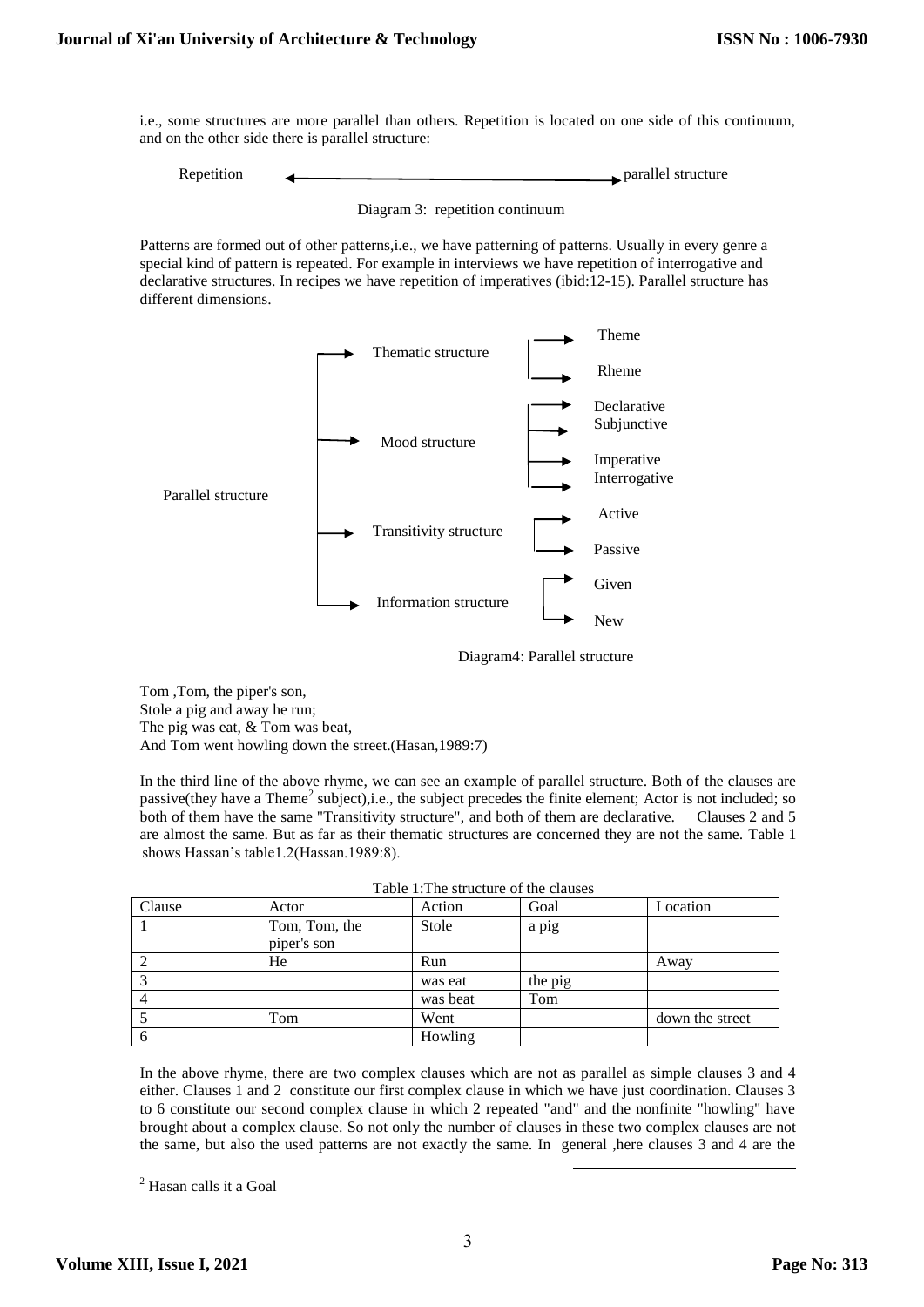most parallel clauses of all. This parallelism is accentuated by the internal rhyming between the two clauses.

## 2.2.1. Thematic structure

In thematic structure, we deal with this matter that which constituent comes at the beginning of the clause or utterance and which constituent follows it. Theme is "the speaker's point of departure" (Halliday,1989:39). That is the place where speaking is started. In active, declarative and unmarked sentences, usually this is the subject which is equal to theme which comes first. What follows theme is called Rheme. Theme is divided into structural and thematic.

#### 2.2.2. Mood structure

In this framework, we have 4 types of mood: declarative, subjunctive, imperative, & interrogative. In mood structure, the speaker's point of view is expressed. So, we deal with notions such as subject, finiteness, complement, predicator, etc.

## 2.2.3. Transitivity structure

Here we are" engaged in passive and active voice. Halliday(2004:170 ) says language is" a system that construes the world of experience into a manageable set of process types". Halliday(2014:29-30) mentions 3 kinds of metafunctions: ideational, textual, and interpersonal. Then he divides ideational metafunction into logical and experiential ones(2014:713).

Hasan (ibid:36-40)argues that transitivity structure of clauses is related to "what to whom/what, where, when, how, and why". She added that there are different kinds of doings. Following Halliday(1985), she mentions 5 important processes in analyzing the structure of the clauses. These are: material, mental, behavioral, verbal, and relational processes.

Material processes are very similar to "doing". Verbs like fall, break, grow, are included in this category. They may have one participant which is called Actor. If they get another participant, it is called Goal.

Mental processes are related to psychological phenomena such as "minding, sensing, and feeling", for example realize, like, hear. The participants are called senser and phenomenon.

Behavioral process contains "psychological 'doings' and non-directed psychological ones.'' Such as smile, laugh, watch, think. The participants are called Behaver and Range.

Verbal process is related to "doing as saying" notion. For example declare, exclaim, ask. The doer is called Sayer, and the addressee is called Recipient, and what is said is called Report/Quote.

Relational process is related to attribute. It is realized by verbs such as be, seem, have, appear. The 'be-er' is called Carrier, and what is attributed is called Attribute like "sad in I am sad".

Hasan concludes that in order to describe linguistic patterns, terms such as Actor, Behaver etc., are not sufficient. There is a need for some new general notions such as -ER Roles and –ED Roles. -ER Roles refer to actor, senser, experiencer, sayer, and "carrier". –ED Roles refer to goal, Range, Phenomenon, etc. As far as dynamism or effectiveness is concerned -ER Roles are different in the degree of effectuality and can be divided into different categories (Hassan,1989,46).

#### 2.2.4.Information structure

Here notions such as given and new are concerned. Usually theme contains given information and rheme contains new information.

#### 3. Application of the Theory on Persian poetry

I have applied this theoretical framework on an international famous adults" Persian poem versified by Forough Farrokhzad "Parande Mordani Ast" (Farokhzad,2004:382-3) in section3. Mahabadi and (1997 ) have brought this poem in their chosen set of Persian poetry. In section 3.1, I give the original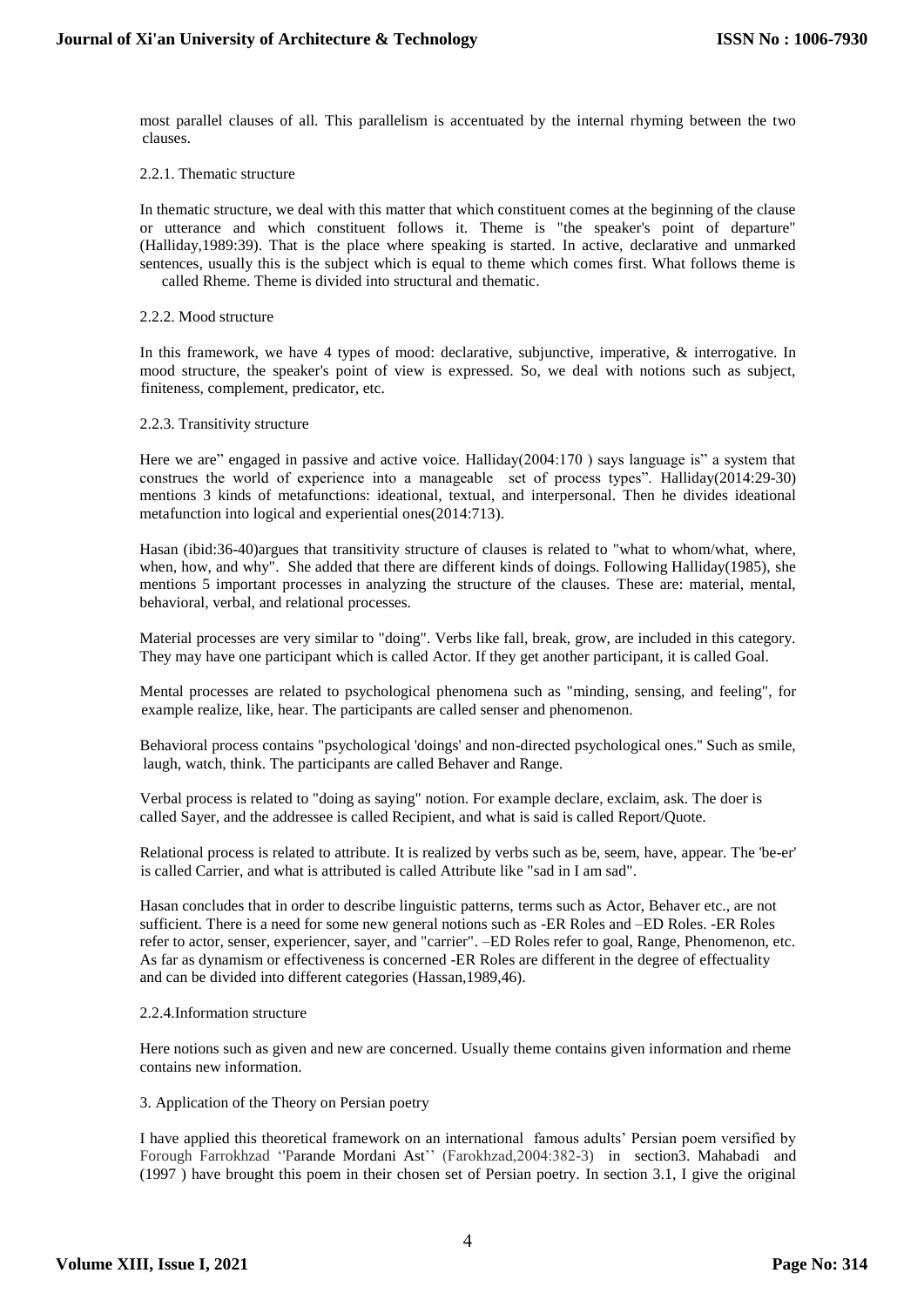poem which is phonologically transcribed. I have given the English translation of the poem under the transcription. I will analyze the original poem In 3.2. kayhan life (2017) in an interview with Epstien reports that Epstien had been inspired by Frough Farrokhzad specially Forough poem "Parande Mordani Ast" [ A Bird Dies]

3.1. The Analysis of "A Bird Dies"

Parande Mordani Asst

bird dead is [A bird dies]

- I 1 delam gerefte ast my heart is sad [I feel sad]
	- 2 delam gerefte ast

my heart is sad [ I feel sad]

- II 3 be ivân miravam va angoštânam râ
	- to the porch I go and my fingers [ I go to the porch and]
	- 4 bar puste kešideye šab mikešam
	- on the night's prolonged shell rub [I rub my fingers on the night's prolonged shell]
	- 5 cherâqhâye râbete târikand
		- the lights of relations dark [The lights of relations are dark]
	- 6 cherâqhâye râbete târikand
- III the lights of relations dark [The lights of relations are dark]
	- 7 kasi marâ be âftâb mo'refi nakhâhad kard
		- nobody me to the sunlight introduce will [Nobody will introduce me to the sunlight] kasi marâ be mihmâniye gondješkhâ nakhâhad bord
		- nobody me to party of sparrow not take [Nobody will not take me to the party of sparrow] 9 parvâz râ be khâter besepâr
		- flight remember [Remember the flight]
		- 10 parande mordani ast
			- bird dead is [A bird dies]

'Delam gerefte ast' can be divided into 3 stanzas. There are 2 clauses in the first stanza, 4 in the second,& 4 in the third one.

# 3.2.1. Repetition

Sound, word, meaning, & structure repetition can be easily seen in this rhyme.Two main concepts are expressed in this piece of verbal art:

- 1- Sadness, & depression due to loneliness & captivity
- 2- Hope for future & harbinger of freedom

The poet in the first stanza directly express her sorrow by saying "delam gerefte ast.",& emphasizes on her feeling by repeating the same line. But she does not mention the reason of her sorrow here. We can find out the reason through decoding of structures, logical relations, cohesive ties which have brought the rhyme. She never uses overt logical relations such as "zira [because] etc. In fact "about the texture of the structure of the clauses, their repetition, & contrast convey these meanings. The climax of the rhyme which contains the main theme as well is located in the third stanza, in the  $9<sup>th</sup>$  &  $10<sup>th</sup>$  sentences.

# 3.2.1.1.Sound repetition

We have a lot of sound repetition in the words which are exactly repeated. Besides ,we have individual repeated sounds like /b/ in the 3<sup>rd</sup> &4<sup>th</sup> lines;/s/ in the same lines;/p/ in the 9<sup>th</sup> &10<sup>th</sup> lines.

/š/ is one of the sibilants. Its occurrence in the words 'šab', 'angošt', 'kešide', etc. inspires a sense of silence &captivity. Its repetition signifies the duration of silence. On the other side /š/ has contrast with /s/ in words like 'pust' as well. They have contrast because they are different sounds phonetically(as far as auditory, acoustic, and articulatory phonetics is concerned),& phonologically. They can be considered as repetition because both of them are voiceless fricatives. All over the world, it is usual to use one of them to invite people to be quiet  $\&$  keep silent. This is again emphasis of silence, captivity,  $\&$  statics.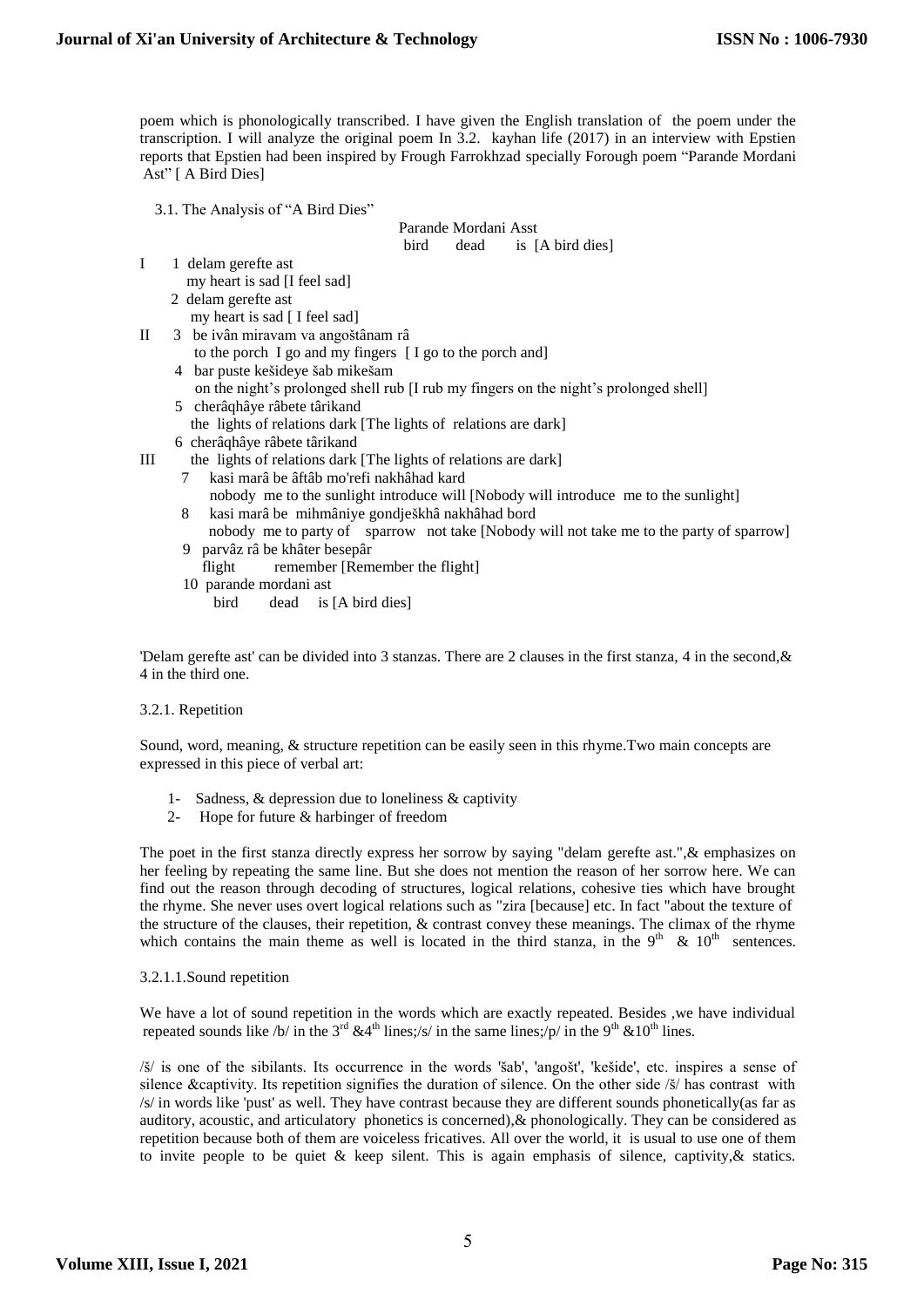The occurrence of /r/ and its repetition in words 'parvâz','râ', 'xâter', 'bespâr', 'parande', 'mordani',etc. reminds us a kind of dynamism & activity. In this way the second stanza contrast with the third one. That is we have repetition of different sounds which emphasizes on completely opposite meanings. Moreover even the repetition of the same sound,/s/, does not have the same meaning in these two stanzas.

Another kind of sound repetition is the repetition of the same syllables. For example the syllable {mi} with the syllable structure cv is repeated in words

 mi ra vam(cv cv cvc) mi ke šam(cv cv cvc)

Rhythm repetition is another repetition. Kard / bard on one side & miravam / mikešam on the other side have the same rhythm.

#### 3.2.1.2.Word repetition

Many words in different ways are repeated in this poem. Some of them are completely repeated such as: 'delam', gerefte', 'ast', 'râ', râbete', etc. The null subject pronoun is also repeated in the 3rd  $& 4<sup>th</sup>$  line 'man' are repeated. Repetition of agreement element is another kind of repetition for example /am/ in 'miravam', 'mikešam'. 'mi' shows aspect repetition too.

As the poem is about speaker who is first person singular, it is very natural, & predictable to have repetitions of words which refer to the speaker. But we have repetition of third person singular, 'kasi', in the  $8<sup>th</sup>$  & 9<sup>th</sup> clauses which we do not expect it. This is a kind of foregrounding. It attracts our attention. The repetition of the word 'ast' in the first and last stanzas figuratively implies that the poet compares herself with birds. As the bird is in the cage, it is sad(that is the poet herself is sad, sorrow, and depressed). The bird or the poet will die once, but...

The repetition of words is archetypal. It does not convey such meanings by itself, only the chemistry of the poem signifies these meanings.

### 3.2.1.3. Meaning repetition

In this poem synonyms are not seen, but if we look at the poem more carefully, we can find some words which share the same semantic features. In the first stanza we have 'gerefte' (sorrow), in the second stanza we have 'šab' [night] 'târik' which can be placed in the same group, and in the last line we have 'mordani' [capable of dying]. All of these words have the same features such as darkness. lack of joy, and/or motionless. The application of these words caused a kind of uniformity in the whole poem. On the other hand, we can mention a second group with the words 'chrâq' [light] and 'âftab' [sunlight], which have a kind of related meaning; i.e. [+shining, +flashing].

Although these two groups show some kind of semantic similarities, they contrast each other. Dying and darkness have contrast with living and light. What is going to be remained finally is living. 'Death' will die. 'Life' as well as 'Shining' will remain.

The same dissimilarities and contrast is seen in the words 'parande' [bird] and 'parvâz' [flying]. They show the maximum contrast too. So repetition and contrast build text.

#### 3.2.2. parallel structure

In this part, the parallel structure of the poem is analyzed.

3.2.2.1. Mood Structure

Two structure are parallel, i.e., are repeated, if they have the same mood structure (imperative, indicative, subjunctive, interrogative), the same semantic structure (theme/ rheme ), the same information structure (given/new). Moreover they should use the same set of lexis or related lexis.

Mood structure used in this poem is as follow: First stanza: declarative mood Second stanza: declarative mood

Third stanza: declarative mood + imperative mood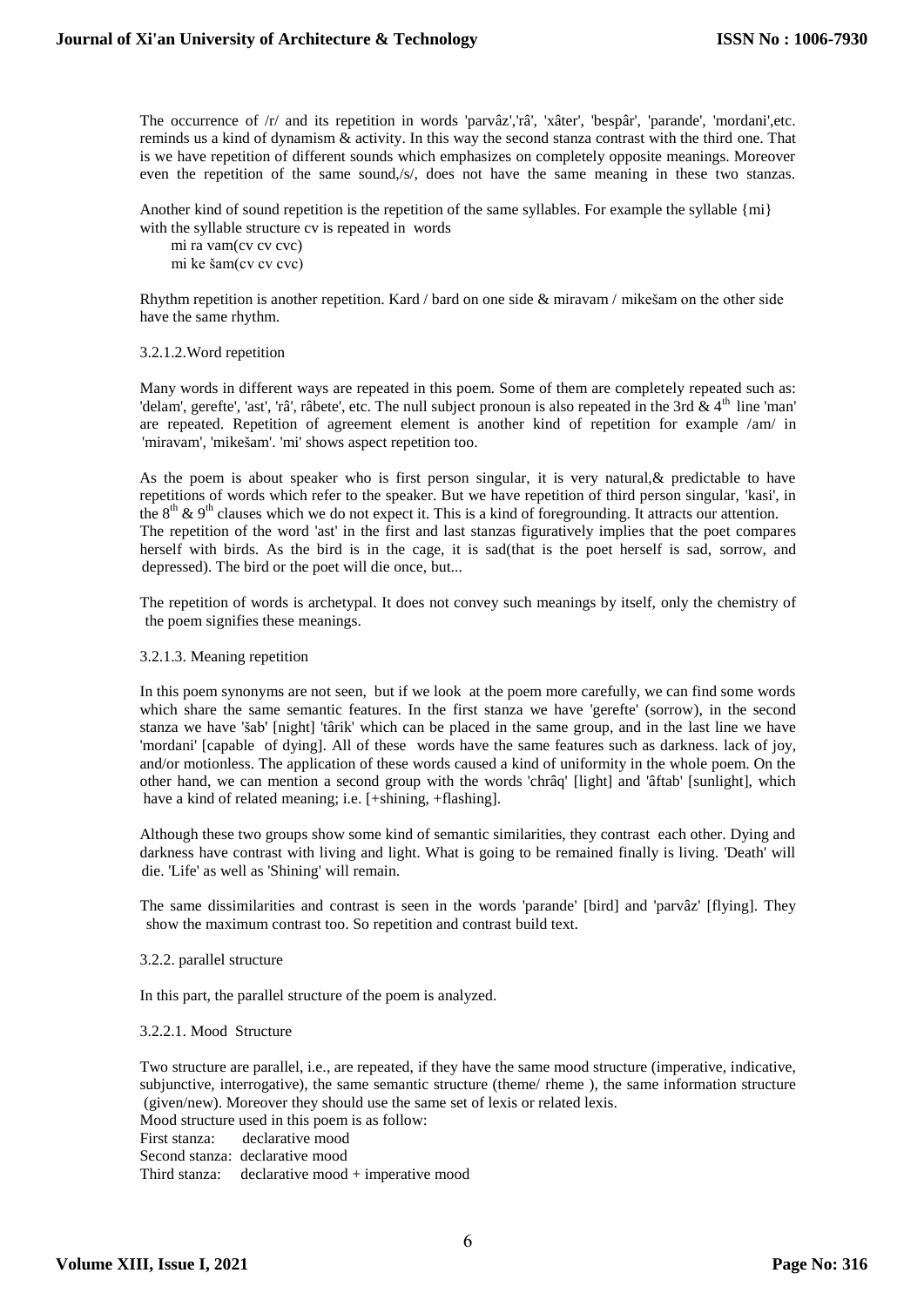So we have the repetition of indicative mood. Statements mainly reflect the speaker's point of view, her feelings, and ideas. This is the normal and predictable mood. But in the last stanza, the predictable mood changes to an unpredictable one, i.e., imperative. So here a contrast is created. The poet has used this technique to foreground the structure which is the climax of the poem too.

Imperative mood means that the poet is addressing another person and tries to convince him/her to accept(to do) something. Up to here, the poet talks about herself, her ideas, notions, and feelings. But just in lines 9 and 10 she expresses the main message, her own willing, her command. In these lines she goes beyond the usual domain. She joins to utter space and leaves her ideas for future comers.

| Table2: mood structure of the poem |                |                |             |             |              |            |  |
|------------------------------------|----------------|----------------|-------------|-------------|--------------|------------|--|
| <b>Stanza</b>                      | Clause         | Mood structure |             |             |              |            |  |
|                                    |                | <b>SUB</b>     | <b>ATT</b>  | <b>PRE</b>  | <b>FIN</b>   |            |  |
|                                    | $\overline{2}$ | <b>SUB</b>     | <b>ATT</b>  | <b>PRE</b>  | <b>FIN</b>   |            |  |
| 2                                  | 3              | <b>FIN</b>     | <b>PRED</b> | LOC         |              |            |  |
|                                    | $\overline{4}$ | <b>FIN</b>     | <b>PRED</b> | ADJ         | <b>COMPL</b> |            |  |
|                                    | 5              | <b>FIN</b>     | <b>PRED</b> | <b>ATT</b>  | <b>SUB</b>   |            |  |
|                                    | 6              | <b>FIN</b>     | <b>PRED</b> | <b>ATT</b>  | <b>SUB</b>   |            |  |
| $\mathbf{3}$                       | 7              | <b>FIN</b>     | <b>PRED</b> | ADJ         | <b>COMP</b>  | <b>SUB</b> |  |
|                                    | 8              | <b>FIN</b>     | <b>PRED</b> | ADJ         | <b>COMP</b>  | <b>SUB</b> |  |
|                                    | 9              | <b>FIN</b>     | <b>PRED</b> | <b>COMP</b> |              |            |  |
|                                    | 10             | <b>FIN</b>     | <b>PRED</b> | <b>ATT</b>  | <b>CUB</b>   |            |  |

Clause 1 is completely repeated in clause 2. In clauses 3 and 4 unemphatic subject has been omitted. In clause 4 the NP 'anguštânam râ' has been topicalized and foregrounded. 'Anguštânam' [my fingers] is part of the body of 'man'[I]. So it is predictable and does not carry the main meaning. Due to different elements in clause 4,it is different from clause 3.Clauses 5 and 6 are again parallel. They have the same structure. But the type of used elements in these 2 clauses are different. The mood structure of clauses 1 and 2 are similar to those used in clauses 5 and 6. So mood structure is repeated again. Never the less, they are not parallel structure due to using different words. Up to here out of 6 clauses, 4 of them have attributes. What they modify is sadness, darkness, and sorrow. Although the mood of these clauses is indicative, nothing happens, relational processes have been used. If we look at dynamism continuum, we see that relational process and carrier are very close to the passivity side of the continuum. Dynamism does not exist in silence and captivity.

Clauses 7 and 8 have the same mood structure. Again they are not parallel structures, since different words are used in these clauses. The mood structure of these 2 clauses are similar to 3 and 4. But besides the different words in these two groups, the unemphatic subject is omitted in the first group. In the second group there is an ambiguous subject pronoun. The mood structure of the  $10<sup>th</sup>$  clause is similar to clauses 1, 2, 5, 6.

The unique mood structure in this poem belongs to clause 9. It is imperative. In general, the poet has used 2 different moods to produce 4 different mood structures.

| I avid 3. The Hequelly Of the mood structure of the poem |                   |           |        |  |  |
|----------------------------------------------------------|-------------------|-----------|--------|--|--|
| <b>Clauses</b>                                           | Type of structure | Frequency | Number |  |  |
| 1,2,5,6,10                                               | FIN PRED ATT SUB  |           |        |  |  |
|                                                          | FIN PRED LOC (    |           |        |  |  |
| 4.7.8                                                    | <b>FIN PRED</b>   |           |        |  |  |
|                                                          | <b>FIN PRED</b>   |           |        |  |  |

Table 3:The frequency of the mood structure of the poem

Mood structure 1 is used 5 times, mood structure 2 is used 3 times. So these structures are predictable statistically. These structures are very similar to each other and are closed to passivity polar.

Structures 2 and 4 are used once. So, they are foregrounded. The omitted null subject pronoun in clause 3 is predictable. In this clause process is used. Its verb has one argument. The result of the action has no effect on other creatures. So, this structure is again close to the passive polar, and signifies loneliness,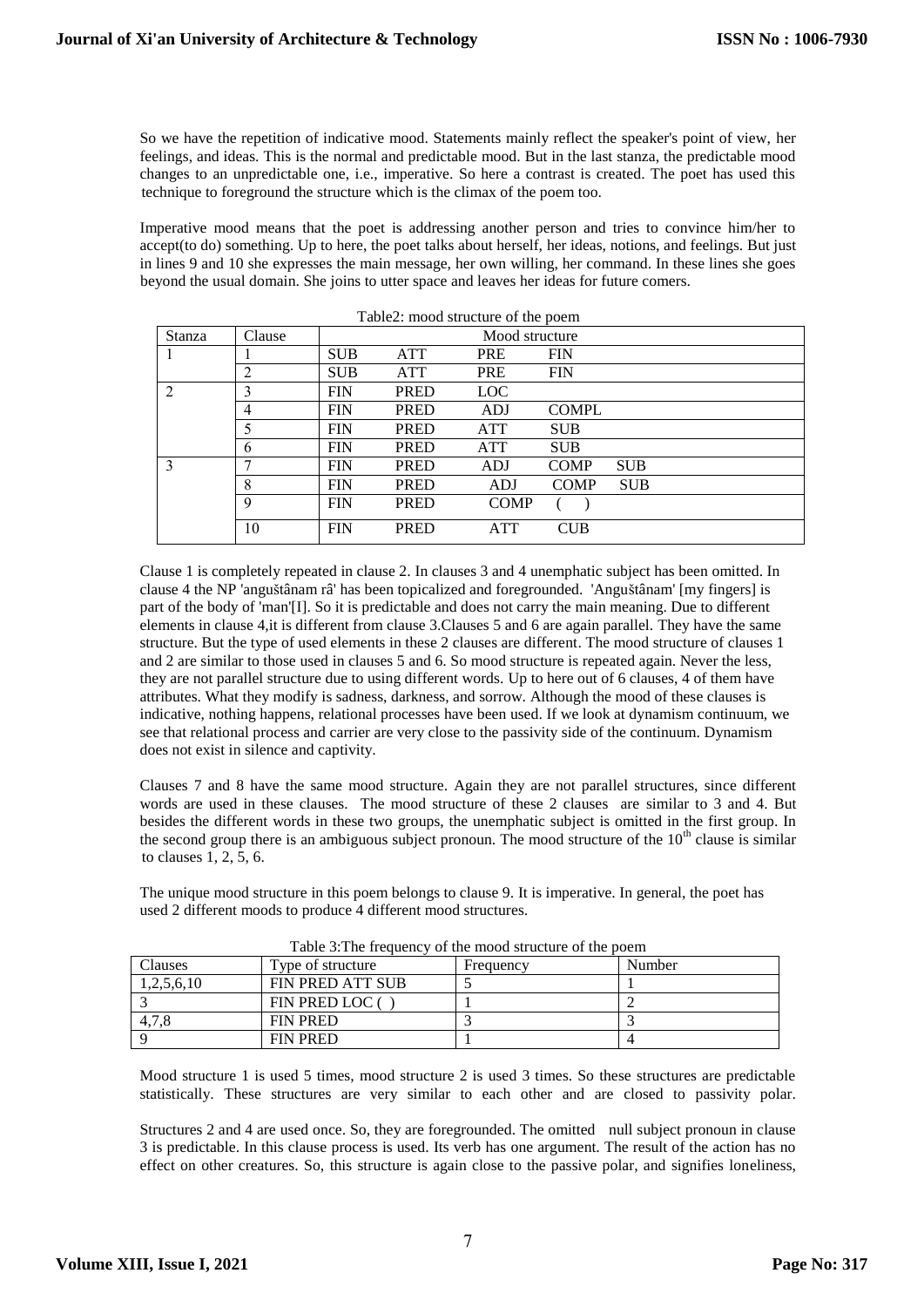and passivity. So we can not consider it as a real foregrounded one. It is different from other clauses because:

1-Its mood structure is imperative.

2-Its verb is a two predicative one.

3-Second person takes part in doing the action as apposed to the first person(I).

3.2.2.2. Thematic Structure of The Poem

The thematic structure of the poem is as follows:

Table 4: Thematic structure of the poem

| <b>THEME</b>      | <b>RHEME</b>                               | <b>CLAUSE</b> |
|-------------------|--------------------------------------------|---------------|
| Delam             | gerefte ast                                |               |
| Delam             | gerefte ast                                | 2             |
| Be ivân           | Miravam va                                 | 3             |
| angoštânam râ     | bar puste kešideye šab mikešam             | 4             |
| cherâqhâye râbete | Târikand                                   | 5             |
| cherâghâye râbete | Târikand                                   | 6             |
| Kasi              | marâ be âftâb mo'refi nakhahad kard        |               |
| Kasi              | marâ be mehmâniye gondješkhâ nakhâhad bord | 8             |
| parvâz râ         | be khâter besepâr                          | Q             |
| Parande           | mordani ast                                | 10            |

Theme in clauses 1,2,5,6,7,8, and 10 is a structural one which is predictable. Theme in clauses 3,4, and 9 is thematized for the sake of emphasis. In clauses 3 and 4 the thematized theme is related to the omitted subject "I" which is predictable again. In clause 3 the person who does the action, i.e., I is omitted. It can be considered as theme 1. But in clause 9 the thematized theme contrast I. Here we have the main message of the poem.

In clause 3 'IVâN' is thematized because it shows the domain of the movement of the captured poet. When she goes to 'IVâN' a bound seperates her from outer space. This bound is ' puste kešideye šab' ,i.e., darkness which is touchable for the poet. She puts her hand on it.

The first clause is new, since the reader did not know anything about it in advanced. But with regard to the title of the poem, it is the repetition of it, and is not new.

The second clause is not new anyway. It is just the repetition of the first clause.

In clause 3, we have the new and old information. In the third clause "ivan" [ the balcony] is used as a definite noun and shows that the author thinks the reader knows it. In this clause the action is new: [I go] "miravam"

Theme in clause 4 "angoštânam râ" [my fingers] is old and rheme is new.

In clause 5, the poet talks about the night which is old, The existence of the light and turning a lamp on is part of the reader's presuppositions. The poet has used allegory. To be dark is new in this clause. Clause 6 is old, since it is the repetition of clause 5. In clauses 7, and 8 the themes are old and the rhemes are new. The theme as well as the rheme in clause 9 is totally new. In clause 10, the theme is old and the rheme is new.

#### 3.2.2.3. Transitivity Structure of the Poem

Clauses 1,2,3,5,6, and 10 have the same transitivity structure, i.e., all of them have just one argument. This is acceptable and predictable. Clauses 4,7,8, and 9 are foregrounded, since they have more than one argument which is not predictable.

In clause 4 the "man " [I] is not only predictable but also omitted. "Kasi [somebody],

subjects In clauses 4,7,and, 8 which is the subject is an anaphor which does not refer to a definite one. In clause 9 the reader is the subject and is commanded, and wanted to take part in the action and does something. This foregrounding is very important.

Although the poet has mainly used active clauses, and has not used any passive one, half of the clauses don"t have a subject which carries on –ER roles, i.e., there is not any actor or agent. One argument verbs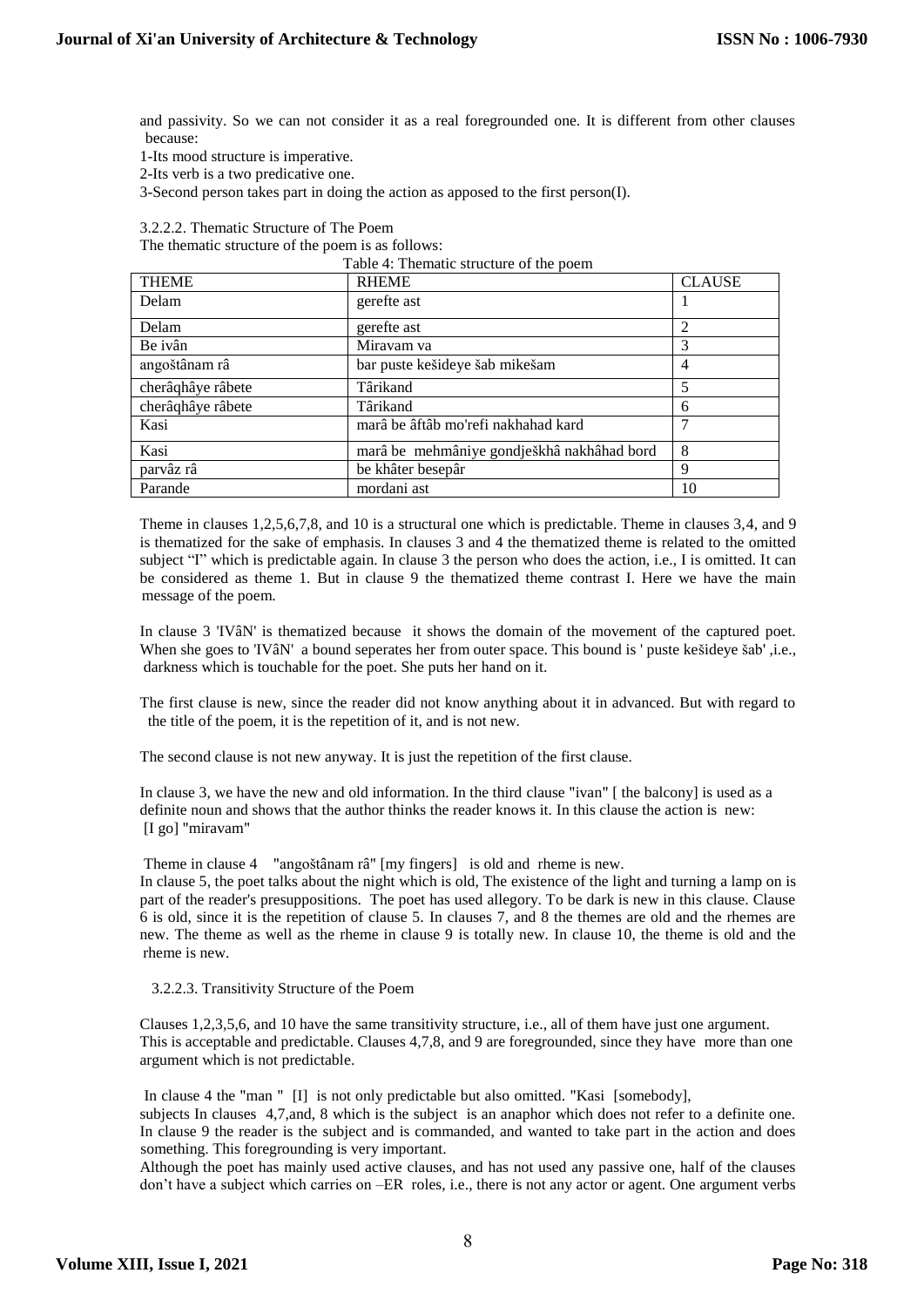are backgrounded. Clauses 4,7,8, and 9 have the same structure. Their only difference is that in clauses 7,and 8 the agent is obviously expressed. But again this is not any body except an indefinite pronoun. What the agent in clause 4 does, has no result because the darkness of the night is so heavy that the agent can not do anything. The agent in clause 9 is the reader(you) and what he/she does has an effect for ever.

| Clause | Structure   |      |     |  |
|--------|-------------|------|-----|--|
|        | Act loc     | goal |     |  |
|        | goal<br>Act | goal | act |  |
|        | goal<br>Acn | goal | acr |  |
|        | Can<br>goal | goal |     |  |

As far as the tense of the action is concerned, the first and the second stanza are in simple present which is background. The tense of the third stanza is foreground. Clauses 7 and 8 though are in future tense, do signify actions which are negated in advanced and will not happen in future. So these clauses are not really foreground.

Clause 10 is in present tense too, and signifies an action which has been, is, and will be done. The only foreground clause is number 9 in which the reader is asked to have in mind to do something.

#### Conclusion

The results show that sound repetitions (alliteration and assonance) are common and frequent in adults" Persian poetry, but conveying meaning is very essential. Today lack of contact and relationship is an essential cause of people"s difficulties. Because it brings about sadness, loneliness, and grief to human beings. In order to solve this modern human beings" problem, an action is needed. Moreover, the results show that for liberty and freedom of grief, people should learn to fly to be dynamic not to be passive and emphasize on one person. There is a cline of dynamism. I suggest the following cline of dynamism:

#### DAYNAMIC

 $1 \uparrow$  (ACTOR + ANIMATE GOAL) 2 (ACTOR + INANIMATE GOAL) 3 (SAYER+RECIPEANT) 4 (SAYER+TARGET)  $5$  (SAYER) 6 (PHENOMENON+SAYER) 7 (SENSER) 8 (ACTOR) 9 (BEHAVER) 10 (CARRIER) 11 (GOAL/TARGET…) 12 (RANGE) 13 (CIRCUMSTANCE/) PASSIVE Diagram5: Continuum of dynamism

**REFERENCES** 

- [1] Cook, G. (1995), Discourse and Literature, London: Oxford University Press.
- [2] Crystal,D.(2003)A Dictionary Of Linguistics & Phonetics, Oxford, Blackwell.
- [3] Epstien, M.(2017) Kayhan Life'sinterview with Epstien(2017, nov. 5), ret. <https://kayhan.london/fa/?p=91540>/<https://kayhan.london/fa/1396/08/14>
- [4] Farokhzad F.(2004) Majmo'ye kamel ashar, Ovina ltd.,  $10^{th}$  ed., Tehran, Iran,pp.382-383
- [5] Halliday, M.A.K(1985) An Introduction to Functional Grammar,2nd ed. London: Arnold.
- [6] Halliday, M.A.K(2004) An Introduction to Functional Grammar, 3<sup>rd</sup> ed. Rev. by c. M.I.M. Mathessen, London: Arnold.
- [7] ] Halliday, M.A.K(2014) An Introduction To Functional Grammar, 4th ed. Rev. by c. M.I.M. Mathessen, New York, London: Routledge.
- [8] Hasan R.(1989)Linguistics, Language, & Verbal Art, London: Oxford University Press.
- [9] Kroeger,Paul R.(2005) Analyzing Grammar, Cambridge: Cambridge University Press.